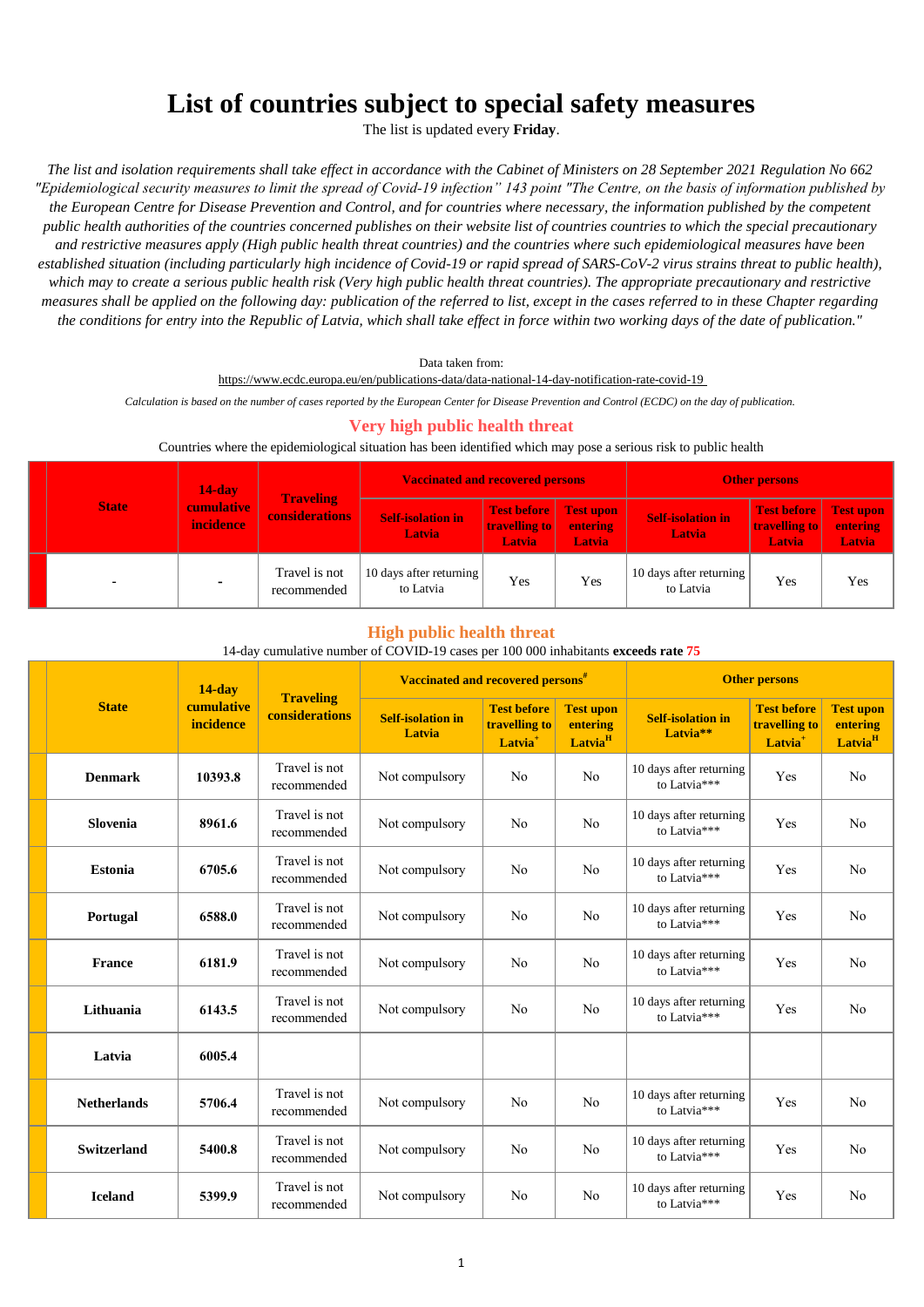| <b>Sanmarino</b> | 5181.0 | Travel is not<br>recommended | Not compulsory | No             | No | 10 days after returning<br>to Latvia*** | Yes | N <sub>o</sub> |
|------------------|--------|------------------------------|----------------|----------------|----|-----------------------------------------|-----|----------------|
| Austria          | 5129.4 | Travel is not<br>recommended | Not compulsory | No             | No | 10 days after returning<br>to Latvia*** | Yes | No             |
| Andorra          | 4966.1 | Travel is not<br>recommended | Not compulsory | No             | No | 10 days after returning<br>to Latvia*** | Yes | No             |
| <b>Norway</b>    | 4896.9 | Travel is not<br>recommended | Not compulsory | No             | No | 10 days after returning<br>to Latvia*** | Yes | No             |
| Czechia          | 4474.8 | Travel is not<br>recommended | Not compulsory | No             | No | 10 days after returning<br>to Latvia*** | Yes | No             |
| <b>Sweden</b>    | 4364.5 | Travel is not<br>recommended | Not compulsory | No             | No | 10 days after returning<br>to Latvia*** | Yes | No             |
| Luxembourg       | 4289.0 | Travel is not<br>recommended | Not compulsory | No             | No | 10 days after returning<br>to Latvia*** | Yes | No             |
| Liechtenstein    | 4248.1 | Travel is not<br>recommended | Not compulsory | No             | No | 10 days after returning<br>to Latvia*** | Yes | No             |
| <b>Belgium</b>   | 3922.1 | Travel is not<br>recommended | Not compulsory | No             | No | 10 days after returning<br>to Latvia*** | Yes | No             |
| <b>Cyprus</b>    | 3918.9 | Travel is not<br>recommended | Not compulsory | No             | No | 10 days after returning<br>to Latvia*** | Yes | No             |
| Slovakia         | 3770.3 | Travel is not<br>recommended | Not compulsory | No             | No | 10 days after returning<br>to Latvia*** | Yes | No             |
| <b>Monaco</b>    | 2846.3 | Travel is not<br>recommended | Not compulsory | No             | No | 10 days after returning<br>to Latvia*** | Yes | No             |
| <b>Germany</b>   | 2801.3 | Travel is not<br>recommended | Not compulsory | No             | No | 10 days after returning<br>to Latvia*** | Yes | No             |
| Croatia          | 2629.8 | Travel is not<br>recommended | Not compulsory | No             | No | 10 days after returning<br>to Latvia*** | Yes | No             |
| Greece           | 2348.8 | Travel is not<br>recommended | Not compulsory | N <sub>o</sub> | No | 10 days after returning<br>to Latvia*** | Yes | No             |
| <b>Italy</b>     | 2263.4 | Travel is not<br>recommended | Not compulsory | N <sub>o</sub> | No | 10 days after returning<br>to Latvia*** | Yes | No             |
| <b>Hungary</b>   | 2141.1 | Travel is not<br>recommended | Not compulsory | No             | No | 10 days after returning<br>to Latvia*** | Yes | No             |
| Spain            | 1990.6 | Travel is not<br>recommended | Not compulsory | No             | No | 10 days after returning<br>to Latvia*** | Yes | No             |
| Romania          | 1919.2 | Travel is not<br>recommended | Not compulsory | No             | No | 10 days after returning<br>to Latvia*** | Yes | No             |
| Poland           | 1777.2 | Travel is not<br>recommended | Not compulsory | No             | No | 10 days after returning<br>to Latvia*** | Yes | No             |
| <b>Bulgaria</b>  | 1666.9 | Travel is not<br>recommended | Not compulsory | No             | No | 10 days after returning<br>to Latvia*** | Yes | No             |
| <b>Finland</b>   | 1513.1 | Travel is not<br>recommended | Not compulsory | No             | No | 10 days after returning<br>to Latvia*** | Yes | No             |
| <b>Ireland</b>   | 1433.0 | Travel is not<br>recommended | Not compulsory | No             | No | 10 days after returning<br>to Latvia*** | Yes | No             |
| <b>Malta</b>     | 537.3  | Travel is not<br>recommended | Not compulsory | No             | No | 10 days after returning<br>to Latvia*** | Yes | No             |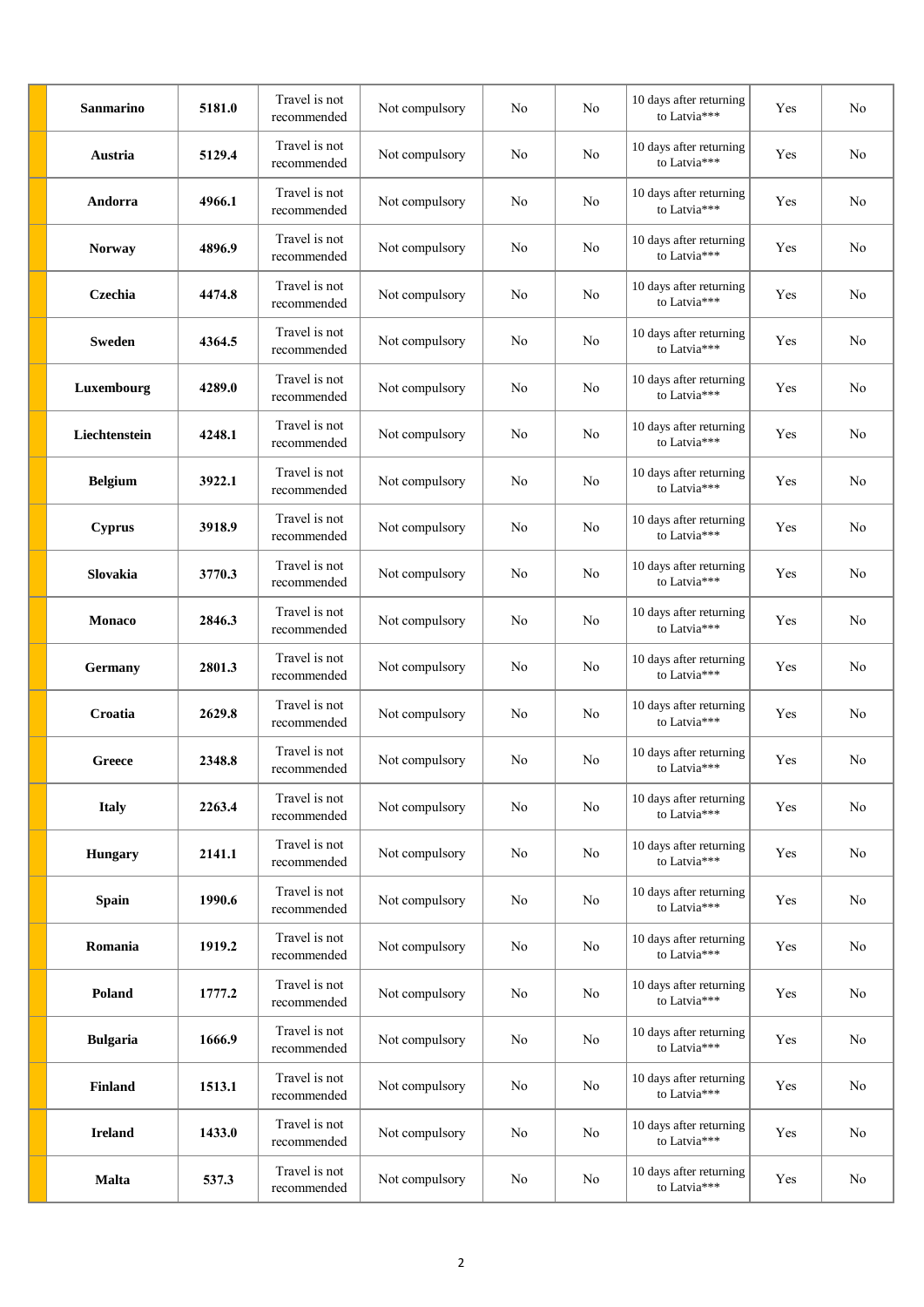# **Low public health threat**

|  | <b>State</b> | $14$ -day               |                                    | Vaccinated and recovered persons <sup>#</sup> |                                               |                                        | Other persons                      |                                                  |                                        |
|--|--------------|-------------------------|------------------------------------|-----------------------------------------------|-----------------------------------------------|----------------------------------------|------------------------------------|--------------------------------------------------|----------------------------------------|
|  |              | cumulative<br>incidence | <b>Traveling</b><br>considerations | <b>Self-isolation in</b><br>Latvia            | <b>Test before</b><br>travelling to<br>Latvia | <b>Test upon</b><br>entering<br>Latvia | <b>Self-isolation in</b><br>Latvia | <b>Test before</b><br>travelling to<br>$Latvia+$ | <b>Test upon</b><br>entering<br>Latvia |
|  | Vatican      | 0.0                     | Follow standard<br>precautions     | Not compulsory                                | No                                            | No                                     | Not compulsory                     | Yes                                              | No                                     |

14-day cumulative number of COVID-19 cases per 100 000 inhabitants **does not exceed rate 75**

## **Countries and territories outside the EU/EEA**

 The list of included countries of which crossing of the external EU border is permitted is defined in the Council's of Europe "Council recommendation on the temporary restriction on non-essential travel into the EU and the possible lifting of such restriction" Appendix I \*\*\*\*

|                                           | $14$ -day               | <b>Traveling</b><br>considerations | <b>Vaccinated and recovered persons</b> |                                               |                                                     | <b>Other persons</b>                             |                                                            |                                                          |  |
|-------------------------------------------|-------------------------|------------------------------------|-----------------------------------------|-----------------------------------------------|-----------------------------------------------------|--------------------------------------------------|------------------------------------------------------------|----------------------------------------------------------|--|
| <b>State</b>                              | cumulative<br>incidence |                                    | <b>Self-isolation in</b><br>Latvia      | <b>Test before</b><br>travelling to<br>Latvia | <b>Test upon</b><br>entering<br>Latvia <sup>H</sup> | <b>Self-isolation in</b><br>Latvia <sup>**</sup> | <b>Test before</b><br>travelling to<br>Latvia <sup>+</sup> | <b>Test upon</b><br>entering<br>Latvia <sup>&amp;H</sup> |  |
| Other countries not<br>shown in this list |                         | Travel is not<br>recommended       | Not compulsory                          | No                                            | No                                                  | 10 days after returning<br>to Latvia***          | Yes                                                        | Yes                                                      |  |
| <b>Bahrain</b>                            | 5316.2                  | Travel is not<br>recommended       | Not compulsory                          | No                                            | No                                                  | 10 days after returning<br>to Latvia***          | Yes                                                        | Yes                                                      |  |
| <b>Uruguay</b>                            | 3656.1                  | Travel is not<br>recommended       | Not compulsory                          | No                                            | No                                                  | 10 days after returning<br>to Latvia***          | Yes                                                        | Yes                                                      |  |
| <b>Chile</b>                              | 2204.8                  | Travel is not<br>recommended       | Not compulsory                          | No                                            | No                                                  | 10 days after returning<br>to Latvia***          | Yes                                                        | Yes                                                      |  |
| Kuwait                                    | 2005.8                  | Travel is not<br>recommended       | Not compulsory                          | No                                            | No                                                  | 10 days after returning<br>to Latvia***          | Yes                                                        | Yes                                                      |  |
| <b>United Kingdom</b>                     | 1594.0                  | Travel is not<br>recommended       | Not compulsory                          | No                                            | No                                                  | 10 days after returning<br>to Latvia***          | Yes                                                        | No                                                       |  |
| Peru                                      | 1203.0                  | Travel is not<br>recommended       | Not compulsory                          | No                                            | No                                                  | 10 days after returning<br>to Latvia***          | Yes                                                        | Yes                                                      |  |
| <b>Oatar</b>                              | 709.9                   | Travel is not<br>recommended       | Not compulsory                          | No                                            | No                                                  | 10 days after returning<br>to Latvia***          | Yes                                                        | Yes                                                      |  |
| <b>South Korea</b>                        | 592.1                   | Travel is not<br>recommended       | Not compulsory                          | No                                            | No                                                  | 10 days after returning<br>to Latvia***          | Yes                                                        | Yes                                                      |  |
| Colombia                                  | 421.3                   | Travel is not<br>recommended       | Not compulsory                          | No                                            | No                                                  | 10 days after returning<br>to Latvia***          | Yes                                                        | Yes                                                      |  |
| <b>United Arab</b><br><b>Emirates</b>     | 340.4                   | Travel is not<br>recommended       | Not compulsory                          | No                                            | No                                                  | 10 days after returning<br>to Latvia***          | Yes                                                        | Yes                                                      |  |
| Saudi Arabia                              | 159.3                   | Travel is not<br>recommended       | Not compulsory                          | No                                            | No                                                  | 10 days after returning<br>to Latvia***          | Yes                                                        | Yes                                                      |  |
| <b>Indonesia</b>                          | 84.1                    | Travel is not<br>recommended       | Not compulsory                          | No                                            | No                                                  | 10 days after returning<br>to Latvia***          | Yes                                                        | Yes                                                      |  |
| <b>Hong Kong SAR</b>                      | 66.2                    | Travel is not<br>recommended       | Not compulsory                          | No                                            | No                                                  | Not compulsory                                   | Yes                                                        | No                                                       |  |
| <b>New Zealand</b>                        | 49.0                    | Travel is not<br>recommended       | Not compulsory                          | No                                            | No                                                  | Not compulsory                                   | Yes                                                        | No                                                       |  |